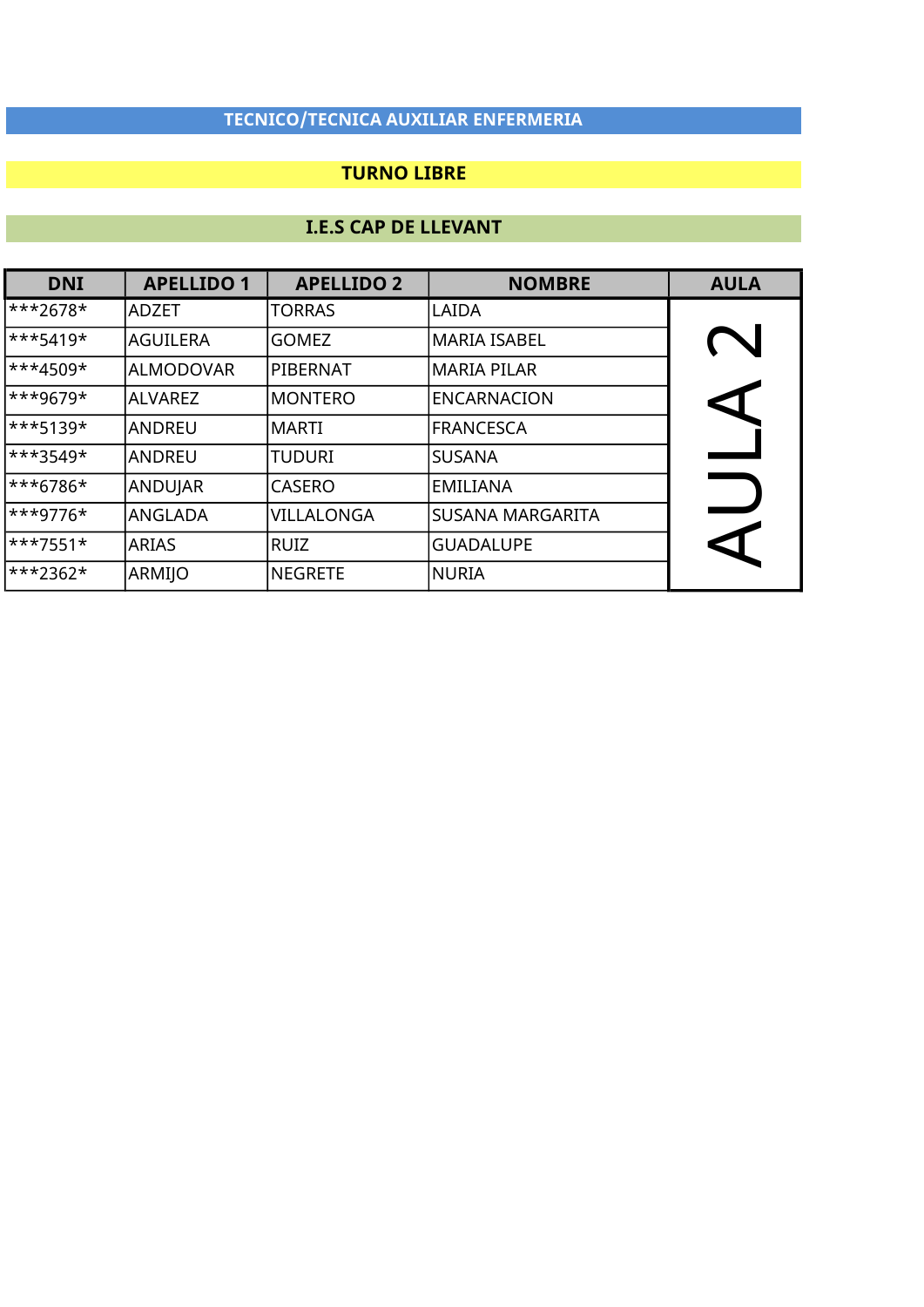### TURNO LIBRE

| <b>DNI</b>                | <b>APELLIDO 1</b> | <b>APELLIDO 2</b> | <b>NOMBRE</b>           | <b>AULA</b> |
|---------------------------|-------------------|-------------------|-------------------------|-------------|
| ***5708*                  | <b>ARNAU</b>      | ARNAU             | <b>CATALINA MARIA</b>   |             |
| $\ast\ast\ast 4931\ast$   | <b>ARTIGUES</b>   | <b>FIOL</b>       | REBECA VICTORIA         | (Y )        |
| $\ast\ast\ast 6115\ast$   | <b>BARBER</b>     | <b>RIUDAVETS</b>  | <b>MARGARITA</b>        |             |
| $\ast\ast\ast7821\ast$    | <b>BARRO</b>      | <b>BENEJAM</b>    | <b>AGUEDA</b>           | <b>KI</b>   |
| $\ast\ast\ast$ 6254*      | <b>BEJARANO</b>   | <b>CAPO</b>       | <b>MARIA DEL CARMEN</b> |             |
| $\ast\ast\ast_{6272}\ast$ | <b>BORRAS</b>     | <b>PONS</b>       | <b>MARIA DEL PILAR</b>  |             |
| $\ast\ast\ast2333\ast$    | <b>BORREGO</b>    | GIL               | <b>CONSUELO</b>         |             |
| $\ast\ast\ast$ 2015*      | <b>BOSCH</b>      | <b>DE SALORT</b>  | <b>MARIA DEL CARMEN</b> |             |
| $\ast\ast\ast0126\ast$    | <b>BOSCH</b>      | <b>FERRER</b>     | NURIA                   |             |
| $\ast\ast\ast7241\ast$    | <b>BOSCH</b>      | MOLL              | <b>MARIA</b>            |             |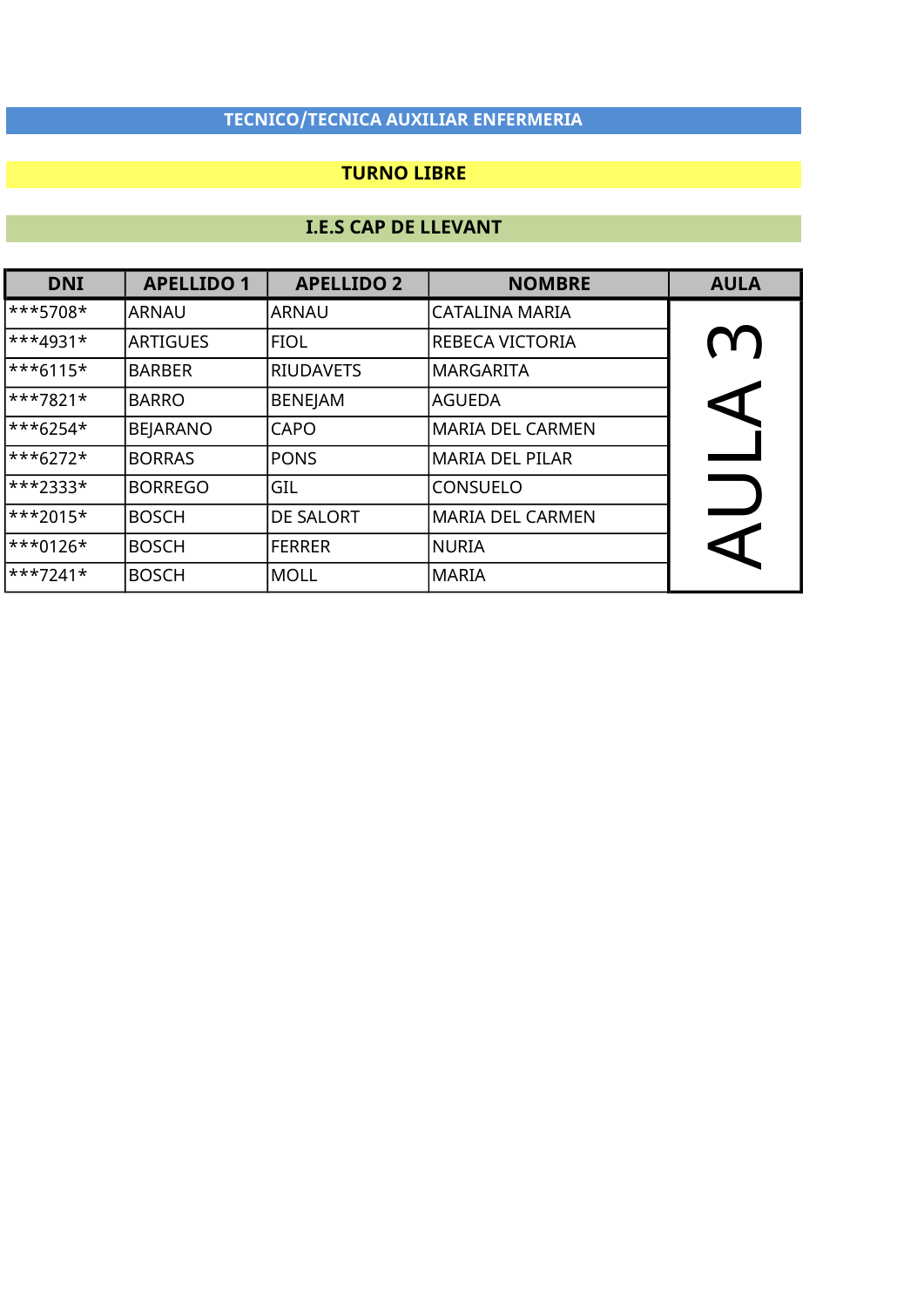### TURNO LIBRE

| <b>DNI</b>                | <b>APELLIDO 1</b> | <b>APELLIDO 2</b> | <b>NOMBRE</b>    | <b>AULA</b>          |
|---------------------------|-------------------|-------------------|------------------|----------------------|
| ***9889*                  | <b>BRUN</b>       | <b>SAGRISTA</b>   | MERITXELL        |                      |
| $\ast\ast\ast7039\ast$    | <b>CABALLERO</b>  | <b>AROCA</b>      | <b>SANDRA</b>    | $\blacktriangledown$ |
| $\ast\ast\ast7277\ast$    | <b>CALAFAT</b>    | <b>CORTES</b>     | <b>CARLOS</b>    |                      |
| $\ast\ast\ast1369\ast$    | <b>CALAFELL</b>   | <b>GAYA</b>       | <b>NOEMI</b>     |                      |
| $\ast \ast _{0340} \star$ | <b>CALDERON</b>   | <b>TRIVIÑO</b>    | YOLANDA          |                      |
| ***6683*                  | <b>CAMPS</b>      | HUGUET            | MARIA INMACULADA |                      |
| $\ast\ast\ast7051\ast$    | <b>CAMPS</b>      | PALLISER          | <b>FRANCISCA</b> |                      |
| $\ast\ast\ast$ 7614*      | <b>CAMPS</b>      | <b>TRIAY</b>      | MARIA NURIA      |                      |
| $\ast\ast\ast$ 2254*      | <b>CANET</b>      | <b>RIUTORT</b>    | <b>CAROLINA</b>  | CI                   |
| $\ast\ast\ast$ 5231*      | <b>CANO</b>       | <b>HERNANDEZ</b>  | <b>NURIA</b>     |                      |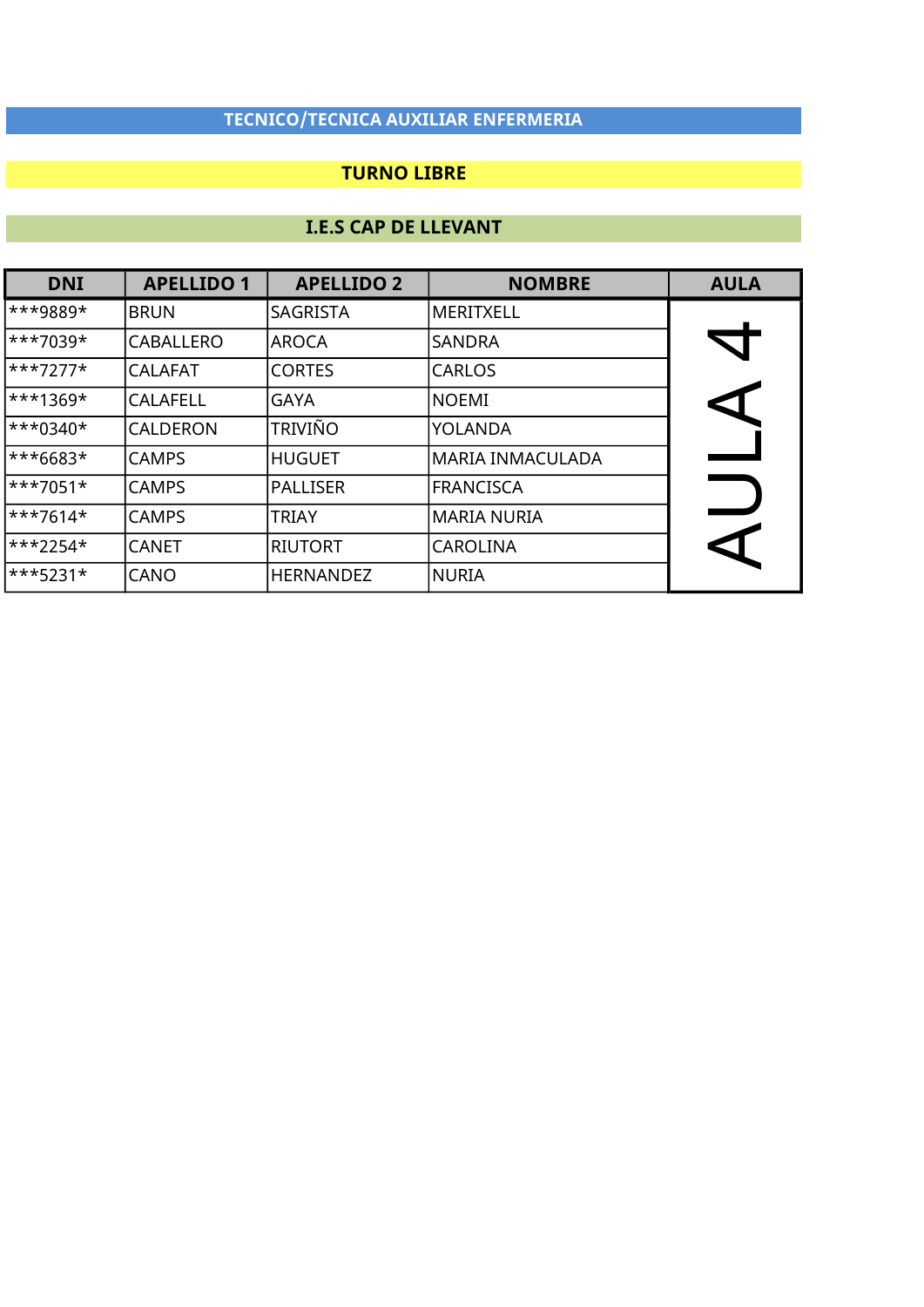### TURNO LIBRE

| <b>DNI</b>                | <b>APELLIDO 1</b> | <b>APELLIDO 2</b> | <b>NOMBRE</b>        | <b>AULA</b>          |
|---------------------------|-------------------|-------------------|----------------------|----------------------|
| $\ast\ast\ast 8743\ast$   | <b>CANUS</b>      | <b>BENEJAM</b>    | RICARDO              |                      |
| $\ast\ast\ast4721\ast$    | <b>CARDONA</b>    | <b>AMELLER</b>    | <b>MARIA SOLEDAD</b> | LŊ                   |
| $\ast\ast\ast1015\ast$    | <b>CARDONA</b>    | <b>DOYLE</b>      | MARIA ANA            |                      |
| $\ast\ast\ast1797\ast$    | <b>CARMONA</b>    | <b>BERMUDO</b>    | MARIA JOSEFA         | $\blacktriangleleft$ |
| $\ast\ast\ast$ 2440*      | <b>CARRERAS</b>   | PORTELLA          | <b>NATALIA</b>       |                      |
| <sup>***9135*</sup>       | <b>CARRERAS</b>   | <b>TUR</b>        | <b>ESTEFANIA</b>     |                      |
| ***8592*                  | <b>CARRETERO</b>  | <b>CALDENTEY</b>  | <b>JOSUE</b>         |                      |
| ***9876*                  | <b>CAYO</b>       | VELASQUEZ         | <b>SONIA MARIBEL</b> |                      |
| $\ast\ast\ast7373\ast$    | <b>COLL</b>       | <b>MELITON</b>    | <b>REBECA</b>        |                      |
| $\ast\ast\ast_{4140}\ast$ | <b>COSTA</b>      | <b>ESCRICH</b>    | <b>CLAUDIA ELISA</b> |                      |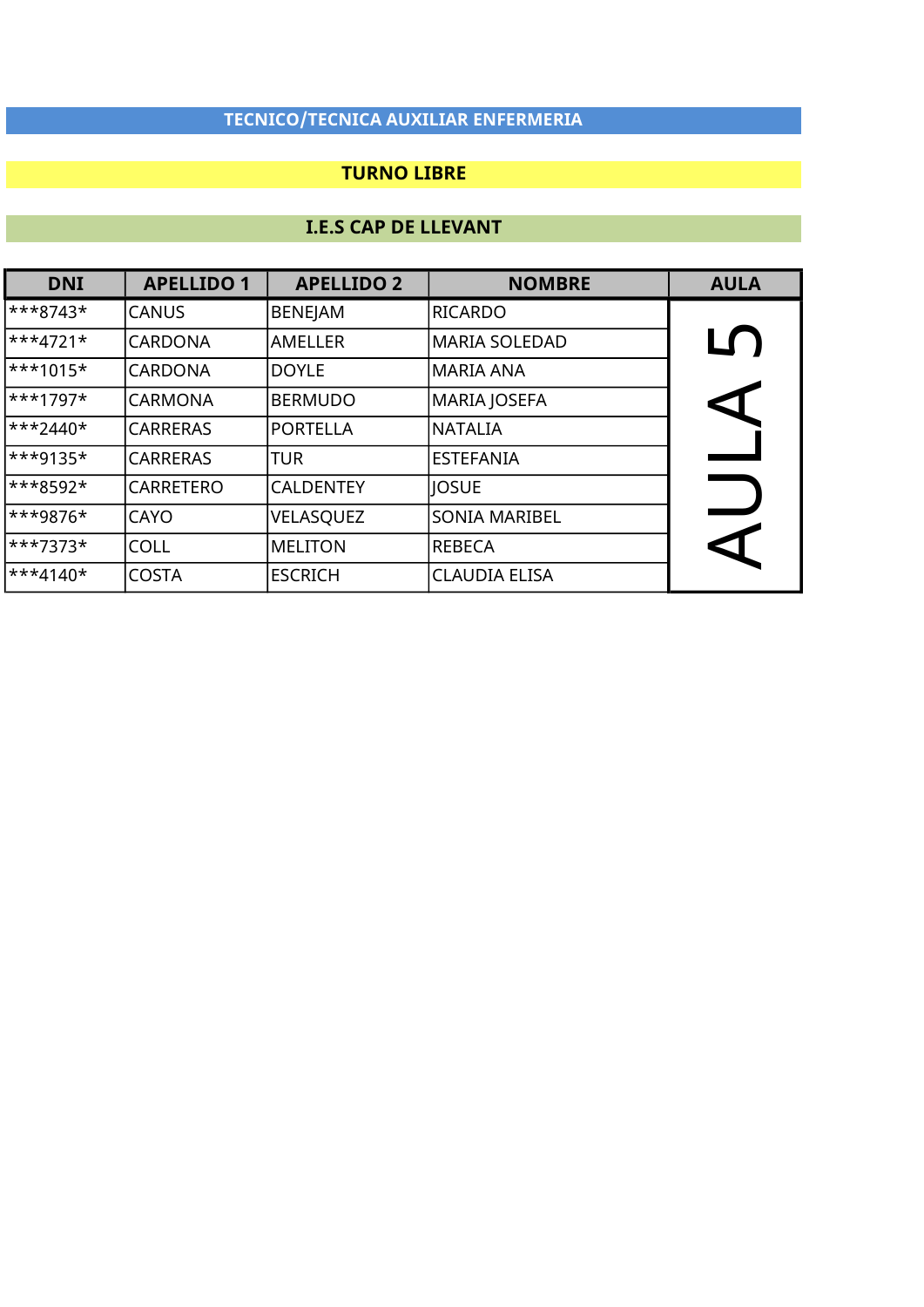### TURNO LIBRE

| <b>DNI</b> | <b>APELLIDO 1</b>   | <b>APELLIDO 2</b> | <b>NOMBRE</b>        | <b>AULA</b>          |
|------------|---------------------|-------------------|----------------------|----------------------|
| ***4528*   | <b>CRUZ</b>         | <b>TROYANO</b>    | JUANA                |                      |
| $***0208*$ | <b>CUBERO</b>       | <b>ALIAS</b>      | MARIA GRACIA         | <b>LO</b>            |
| $***8100*$ | <b>DE LOS REYES</b> | <b>MONEDERO</b>   | MARIA DOLORES        |                      |
| $***5354*$ | <b>DELIS</b>        | RUBIO             | SANDRA               | $\blacktriangleleft$ |
| ***2905*   | <b>DIAZ</b>         | <b>BARRAGAN</b>   | <b>YOLANDA</b>       |                      |
| $***0644*$ | <b>DIAZ</b>         | MUÑOZ             | <b>MARIA DOLORES</b> |                      |
| ***5370*   | <b>DOMINGUEZ</b>    | MELIA             | <b>MARIA DEL MAR</b> |                      |
| $***0410*$ | <b>DONATE</b>       | <b>GARCIA</b>     | <b>JENNIFER</b>      |                      |
| $**3197*$  | <b>DURAN</b>        | ROSILLO           | <b>VANESSA</b>       | C                    |
| ***3053*   | <b>ENSEÑAT</b>      | <b>ANDRES</b>     | <b>SARA</b>          |                      |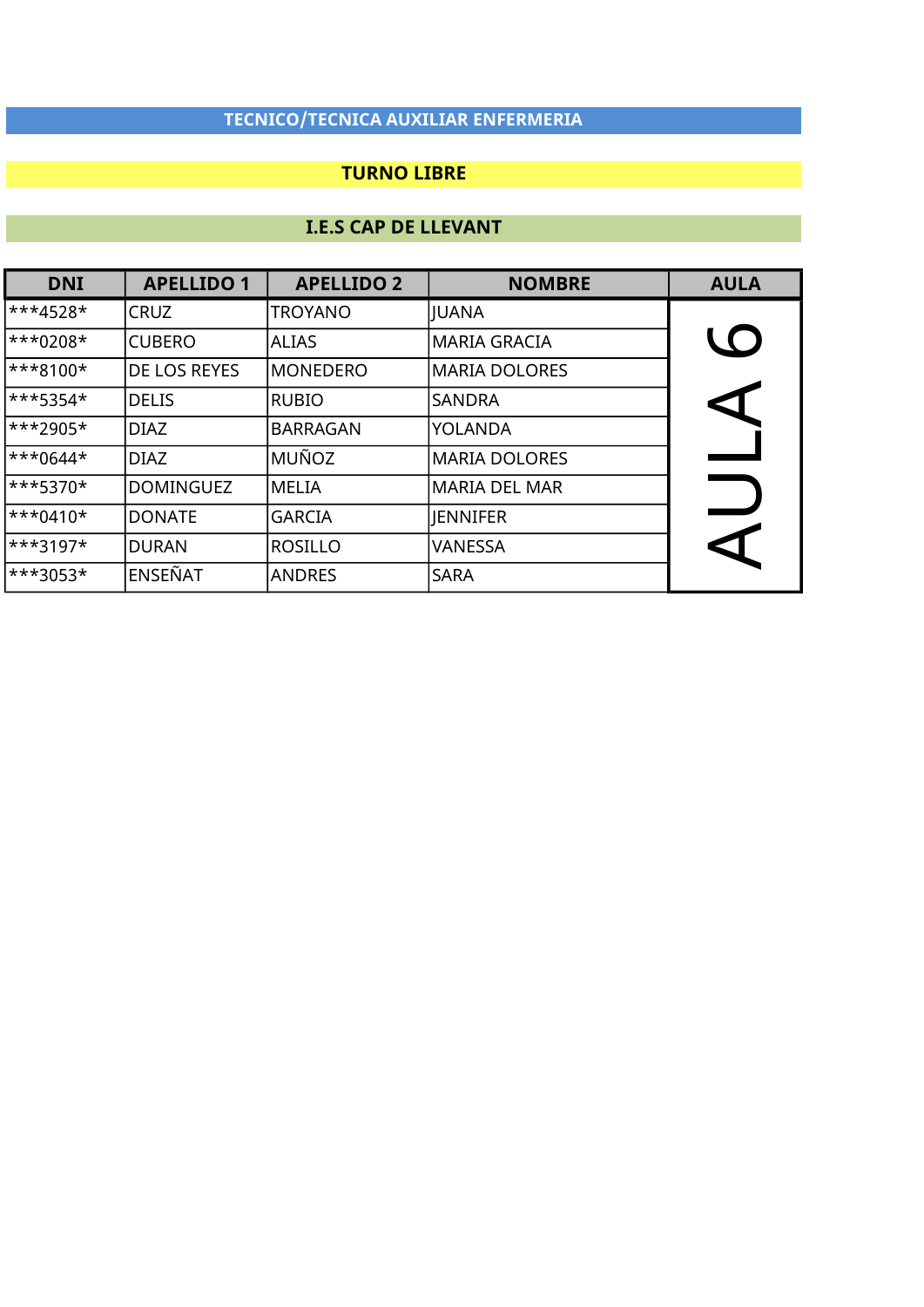### TURNO LIBRE

| <b>DNI</b>             | <b>APELLIDO 1</b> | <b>APELLIDO 2</b> | <b>NOMBRE</b>           | <b>AULA</b> |
|------------------------|-------------------|-------------------|-------------------------|-------------|
| ***4016*               | <b>ESCANERO</b>   | <b>BALLESTER</b>  | ANGELA ELENA            |             |
| $\ast\ast\ast7028\ast$ | ESPIN             | <b>SAURA</b>      | <b>MARIA DOLORES</b>    |             |
| ***9803*               | <b>ESTELLERS</b>  | <b>COMELLAS</b>   | <b>MARIA DEL CARMEN</b> |             |
| $\ast\ast\ast$ 5013*   | <b>FERNANDEZ</b>  | <b>PEREZ</b>      | MARIA TERESA            |             |
| $\ast\ast\ast1341\ast$ | <b>FERRER</b>     | <b>BALLESTER</b>  | JUANA                   |             |
| $\ast\ast1502\ast$     | <b>FLORIT</b>     | <b>GARCIA</b>     | lMAGDALENA              |             |
| ***6425*               | <b>FLORIT</b>     | <b>SAURA</b>      | <b>MARC</b>             |             |
| ***5933*               | FUENTEFRIA        | <b>MARTINEZ</b>   | SONIA                   |             |
| ***2822*               | <b>GALBANY</b>    | <b>SANCHEZ</b>    | NURIA                   |             |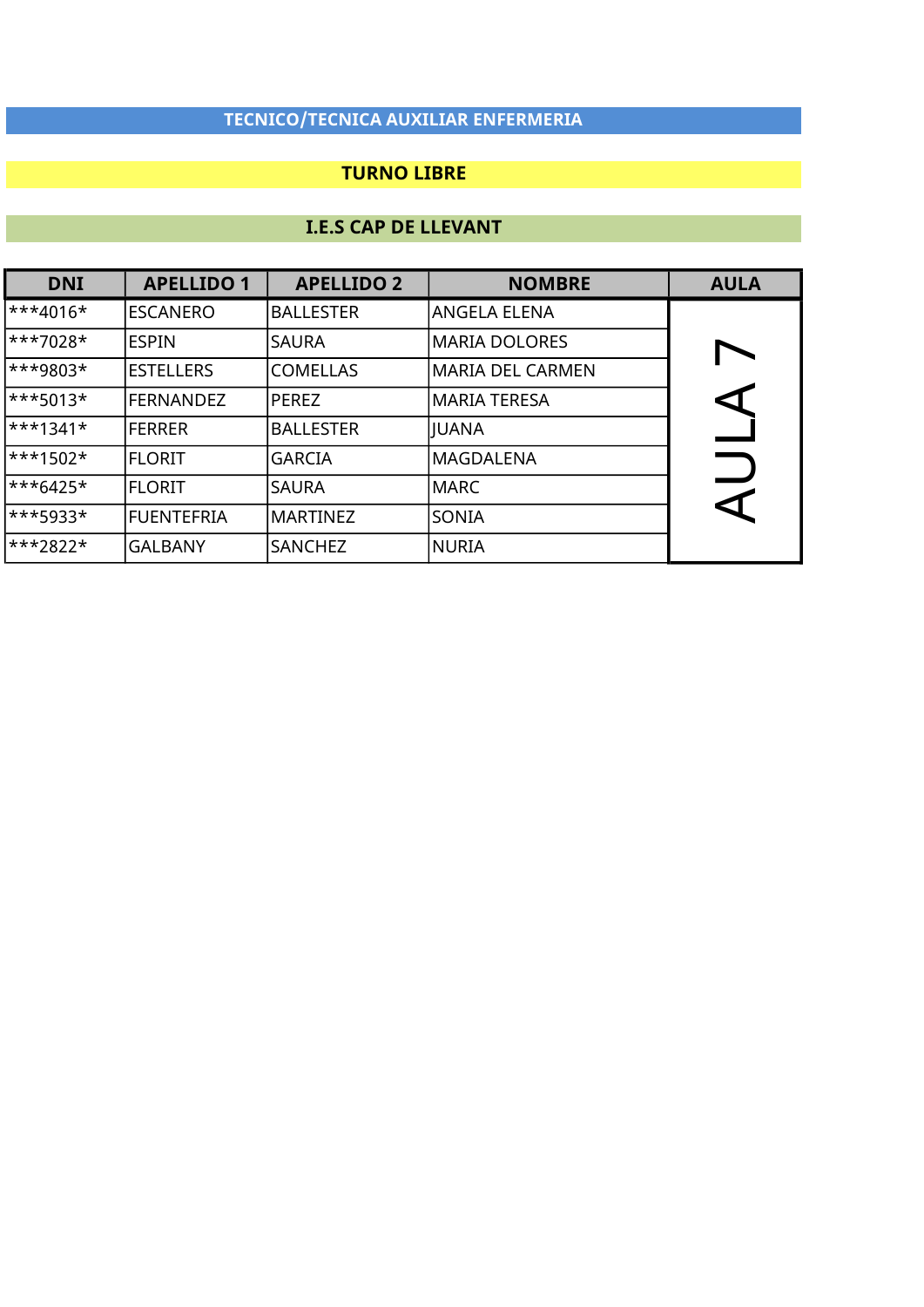### TURNO LIBRE

| <b>DNI</b> | <b>APELLIDO 1</b> | <b>APELLIDO 2</b> | <b>NOMBRE</b>      | <b>AULA</b>          |
|------------|-------------------|-------------------|--------------------|----------------------|
| ***7824*   | <b>GAONA</b>      | <b>HERRERA</b>    | <b>RAQUEL</b>      |                      |
| ***7836*   | <b>GAONA</b>      | <b>VIEDMA</b>     | <b>VICTORIA</b>    | $\infty$             |
| $**9037*$  | <b>GARCIA</b>     | ARIZA             | LARA               |                      |
| ***9394*   | <b>GARCIA</b>     | <b>FLORIT</b>     | EUNICE             | $\blacktriangleleft$ |
| $***5171*$ | <b>GARCIA</b>     | SIERRA            | MODESTA            |                      |
| ***5848*   | <b>GARRIDO</b>    | <b>SANCHEZ</b>    | <b>SONIA MARIA</b> |                      |
| $**9028*$  | <b>GAVALDA</b>    | <b>IRUJO</b>      | MARIA TERESA       |                      |
| $***0743*$ | <b>GENT</b>       |                   | <b>DEMI LEIGH</b>  |                      |
| ***8891*   | <b>GISBERT</b>    | MUÑOZ             | <b>CLAUDIA</b>     | C                    |
| $***9594*$ | <b>GOMEZ</b>      | <b>CARDONA</b>    | DANIEL             |                      |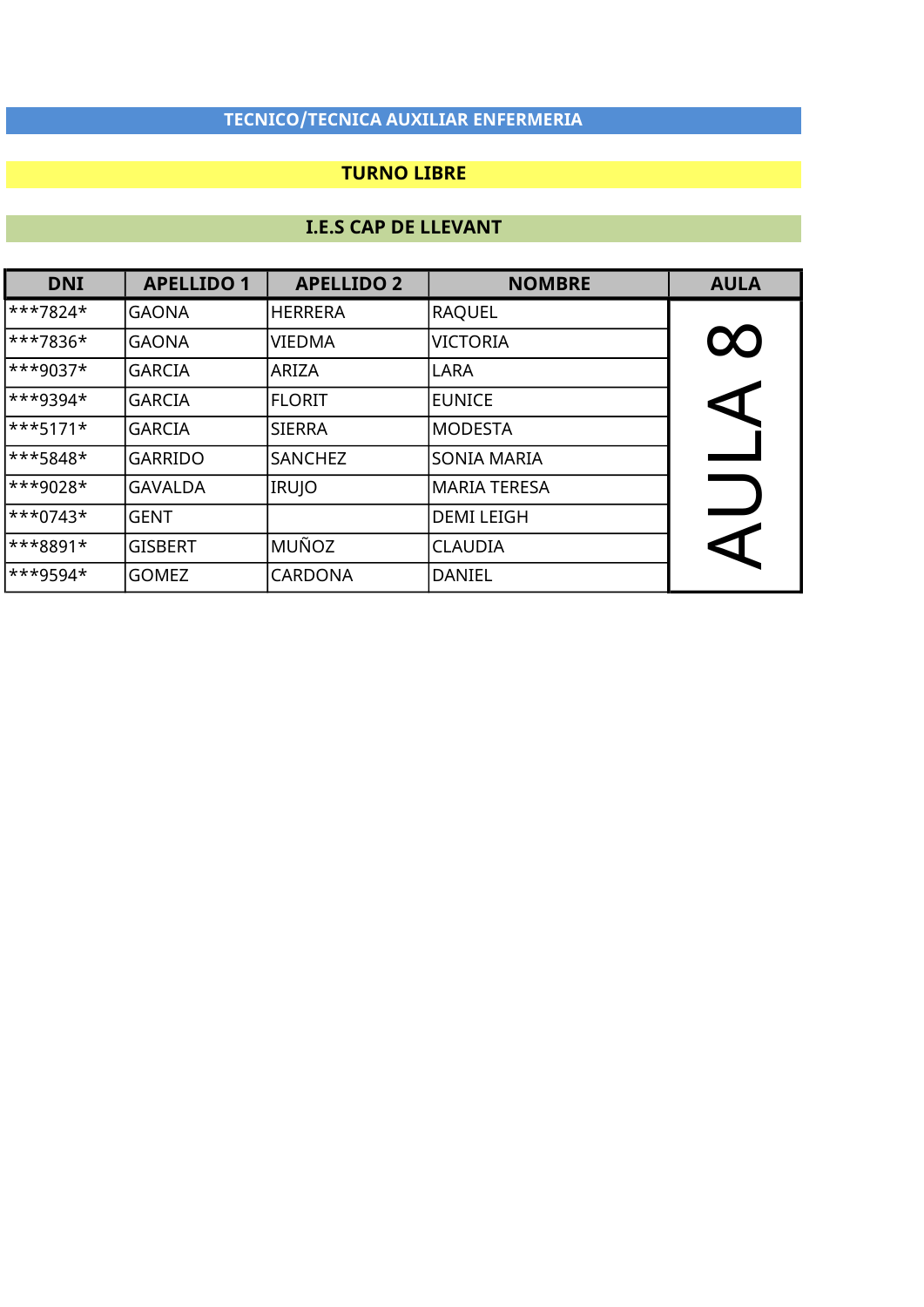### TURNO LIBRE

| <b>DNI</b>              | <b>APELLIDO 1</b> | <b>APELLIDO 2</b> | <b>NOMBRE</b>         | <b>AULA</b>          |
|-------------------------|-------------------|-------------------|-----------------------|----------------------|
| ***5364*                | <b>GOMEZ</b>      | <b>GARCIA</b>     | VANESA                |                      |
| ***2464*                | <b>GOMILA</b>     | <b>OLIVES</b>     | <b>CAROLINA</b>       | <b>D)</b>            |
| ***3828*                | <b>GOMILA</b>     | PASCUCHI          | ALBA                  |                      |
| $\ast\ast\ast1554\ast$  | <b>GOMILA</b>     | RAFAEL            | MARGARITA             | $\blacktriangleleft$ |
| ***5669*                | <b>GOÑALONS</b>   | <b>ORFILA</b>     | <b>CLARA</b>          |                      |
| $\ast\ast\ast2041\ast$  | <b>GOÑALONS</b>   | <b>PONS</b>       | <b>CATALINA</b>       |                      |
| $\ast\ast2201\ast$      | <b>GOÑALONS</b>   | <b>SINTES</b>     | MARGARITA             |                      |
| $\ast\ast\ast1010\ast$  | <b>HARTLEY</b>    | <b>ZAMORA</b>     | <b>JANINA</b>         |                      |
| $\ast\ast\ast 6072\ast$ | <b>HERNANDEZ</b>  | <b>CERDA</b>      | <b>CARMEN YOLANDA</b> | CI                   |
| <sup>***8505*</sup>     | <b>HERNANDEZ</b>  | <b>CRUZ</b>       | <b>ANGELES</b>        |                      |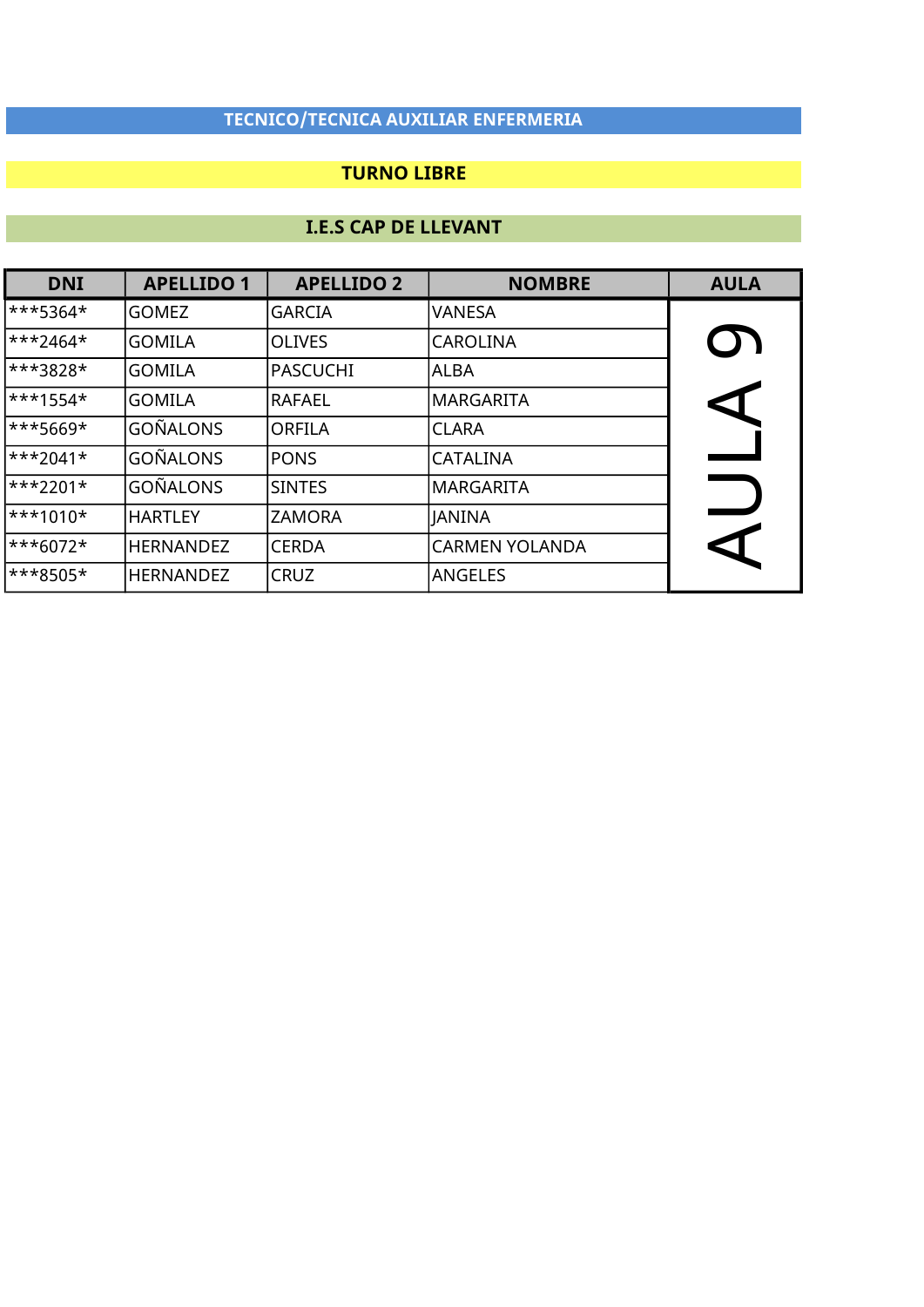### TURNO LIBRE

| <b>DNI</b> | <b>APELLIDO 1</b> | <b>APELLIDO 2</b> | <b>NOMBRE</b>   | <b>AULA</b>          |
|------------|-------------------|-------------------|-----------------|----------------------|
| ***1807*   | <b>IIMENEZ</b>    | <b>MESA</b>       | INMACULADA      |                      |
| ***4261*   | <b>IIMENEZ</b>    | <b>PLA</b>        | MARIA TERESA    |                      |
| ***6356*   | JUAN              | <b>CAULES</b>     | NATALIA         |                      |
| ***8247*   | JUANICO           | ORFILA            | <b>CATALINA</b> |                      |
| $***0457*$ | <b>LARA</b>       | <b>UBETE</b>      | <b>ISABEL</b>   |                      |
| ***2804*   | LLANEZA           | <b>JURADO</b>     | <b>LAUREANO</b> |                      |
| ***5285*   | <b>LLOPIS</b>     | <b>GARI</b>       | JUANA PILAR     |                      |
| $***8121*$ | <b>LOPEZ</b>      | RUANO             | MARI PAZ        |                      |
| $**4800*$  | LUCENA            | RUIZ              | lM. EVA         | $\blacktriangleleft$ |
| $***1407*$ | <b>MARCO</b>      | <b>SANCHEZ</b>    | <b>BLANCA</b>   |                      |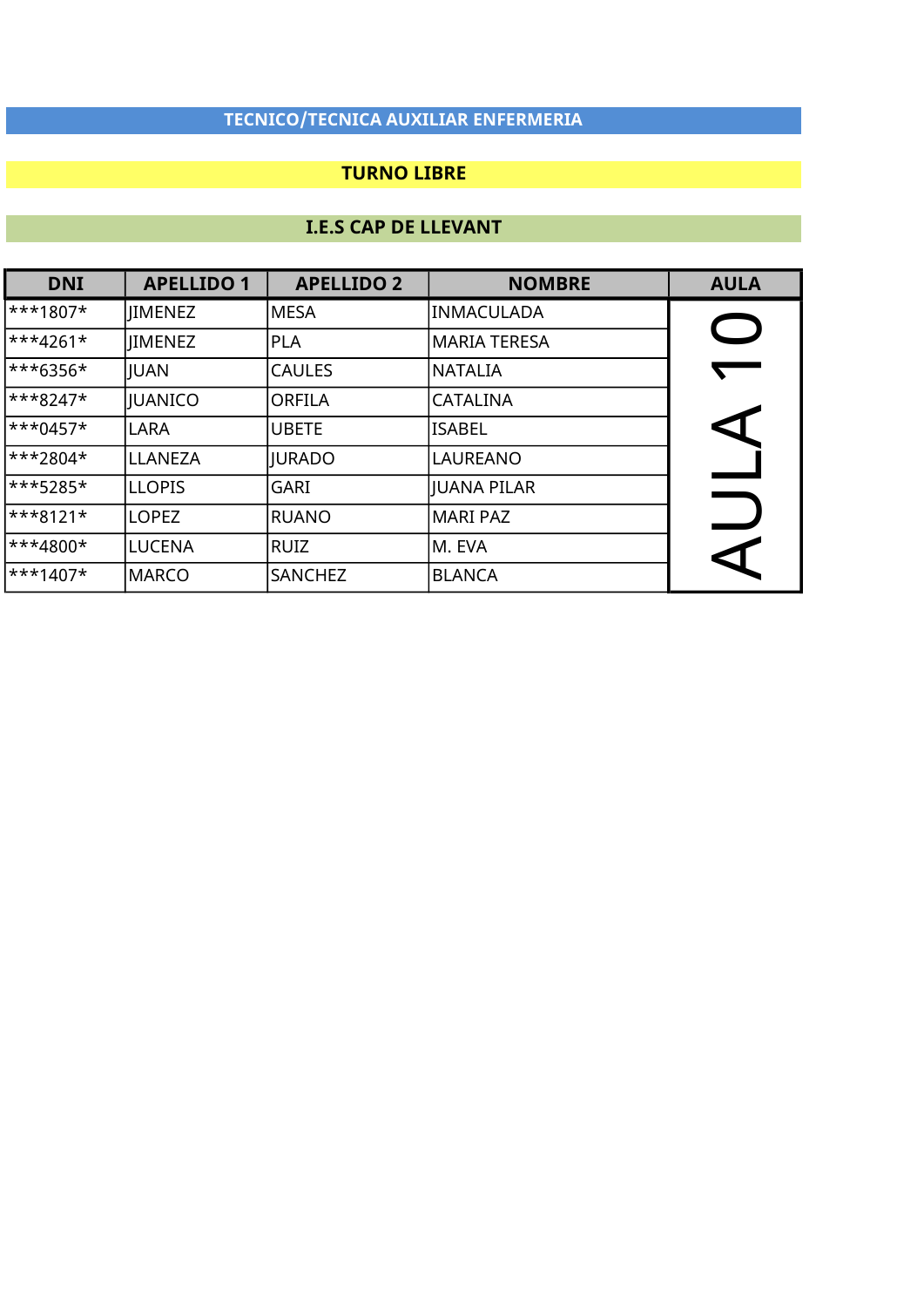### TURNO LIBRE

| <b>DNI</b>             | <b>APELLIDO 1</b> | <b>APELLIDO 2</b> | <b>NOMBRE</b>  | <b>AULA</b>          |
|------------------------|-------------------|-------------------|----------------|----------------------|
| ***2367*               | lMARI             | MARCO             | CAROLINA       |                      |
| ***5890*               | MARQUES           | <b>PONS</b>       | <b>PEDRO</b>   |                      |
| ***7828*               | MARQUES           | <b>PRATS</b>      | ROSA MARIA     |                      |
| $\ast\ast\ast4609\ast$ | IMARTI            | PELEGRI           | MARIA ROSER    |                      |
| ***5005*               | MASCARO           | <b>CABELLO</b>    | RAQUEL         | $\blacktriangleleft$ |
| ***8285*               | MAZUECO           | <b>CASTRO</b>     | <b>BEATRIZ</b> |                      |
| $\ast\ast4890\star$    | MELERO            | <b>BLANCO</b>     | <b>YOLANDA</b> |                      |
| ***7576*               | MELERO            | <b>HERNANDEZ</b>  | <b>JESSICA</b> |                      |
| ***0338*               | MERCADAL          | <b>TRENADO</b>    | <b>MONICA</b>  | $\blacktriangleleft$ |
| <sup>***9286</sup>     | lMILLA            | PORTILLO          | <b>SUSANNA</b> |                      |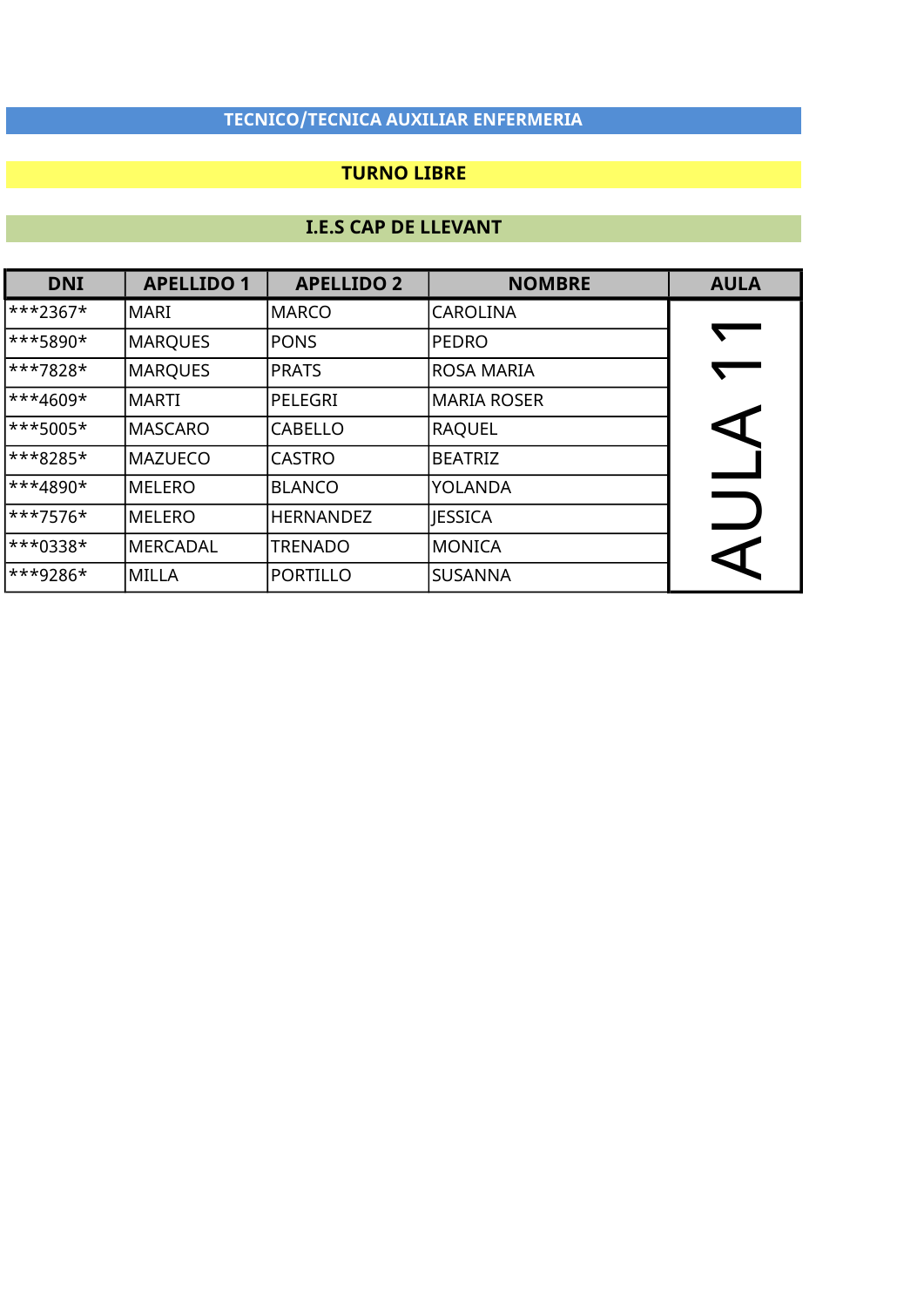### TURNO LIBRE

| <b>DNI</b> | <b>APELLIDO 1</b> | <b>APELLIDO 2</b> | <b>NOMBRE</b>     | <b>AULA</b> |
|------------|-------------------|-------------------|-------------------|-------------|
| $***9202*$ | IMOLL             | <b>BAGUR</b>      | YOLANDA           |             |
| $***6059*$ | <b>MOLL</b>       | <b>FEBRER</b>     | <b>URSULA</b>     |             |
| $***3442*$ | <b>MOLL</b>       | <b>MERCADAL</b>   | MARIA AUXILIADORA |             |
| $***5275*$ | MOLL              | PASCUAL           | IMARGARITA        |             |
| $***6224*$ | IMOLL             | PORTELLA          | <b>MERCE</b>      | P           |
| ***8615*   | <b>MONCADA</b>    | JUANEDA           | <b>BEGOÑA</b>     |             |
| $***1015*$ | <b>MORA</b>       | <b>GARRIGA</b>    | MARIA ANTONIA     |             |
| $***0579*$ | <b>MORENO</b>     | <b>BRIEBA</b>     | LILIANA MONICA    |             |
| $***2613*$ | <b>MORENO</b>     | <b>LOPEZ</b>      | <b>CAROLINA</b>   | ↸           |
| $***7192*$ | <b>MORENO</b>     | <b>ROTGER</b>     | <b>JESSICA</b>    |             |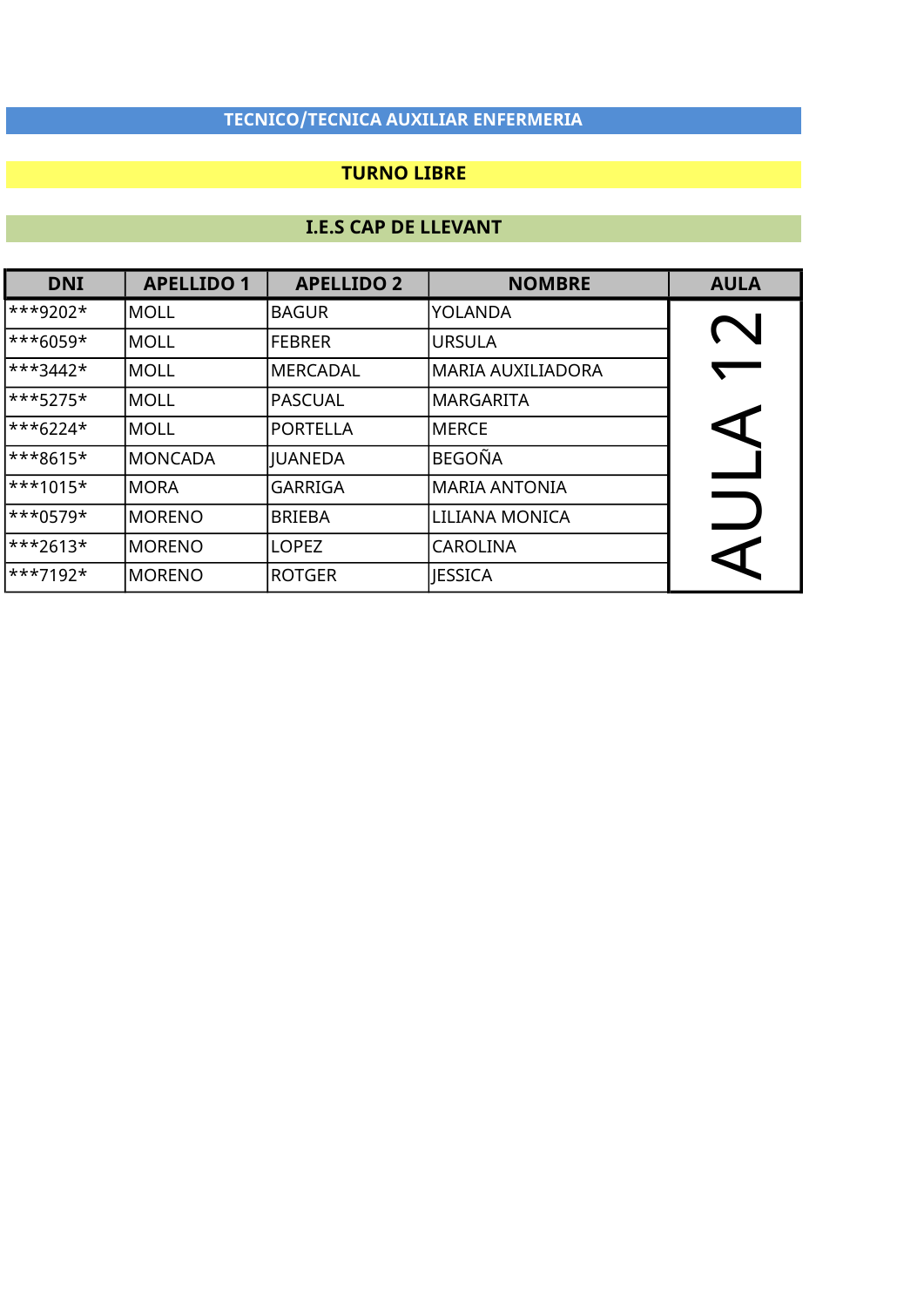### TURNO LIBRE

| <b>DNI</b>             | <b>APELLIDO 1</b> | <b>APELLIDO 2</b> | <b>NOMBRE</b>        | <b>AULA</b>          |
|------------------------|-------------------|-------------------|----------------------|----------------------|
| ***4398*               | MOYA              | <b>LLABRES</b>    | <b>GERVASIA</b>      |                      |
| $***2720*$             | <b>MUÑOZ</b>      | <b>CAMPS</b>      | ROSA                 | M                    |
| ***2539*               | <b>NAVARRO</b>    | <b>FERNANDEZ</b>  | lMARIA CARMEN        |                      |
| ***1841*               | <b>OLIVES</b>     | <b>CAMPS</b>      | <b>DESIRE</b>        |                      |
| $***6252*$             | <b>OMAÑA</b>      | MIELGO            | JOSE DIEGO           | $\blacktriangleleft$ |
| ***5772*               | <b>ORFILA</b>     | <b>BALAGUER</b>   | <b>ROSER</b>         |                      |
| $\ast\ast\ast1641\ast$ | <b>ORTEGA</b>     | <b>SINTES</b>     | <b>SANDRA</b>        |                      |
| ***1259*               | <b>PACHON</b>     | POYATO            | RAFAELA MARIA        |                      |
| $***7921*$             | <b>PARDO</b>      | <b>MARTINEZ</b>   | <b>GLORIA ISABEL</b> | $\blacktriangleleft$ |
| $ ***7770*$            | <b>PARERA</b>     | <b>CABRER</b>     | <b>NATALIA</b>       |                      |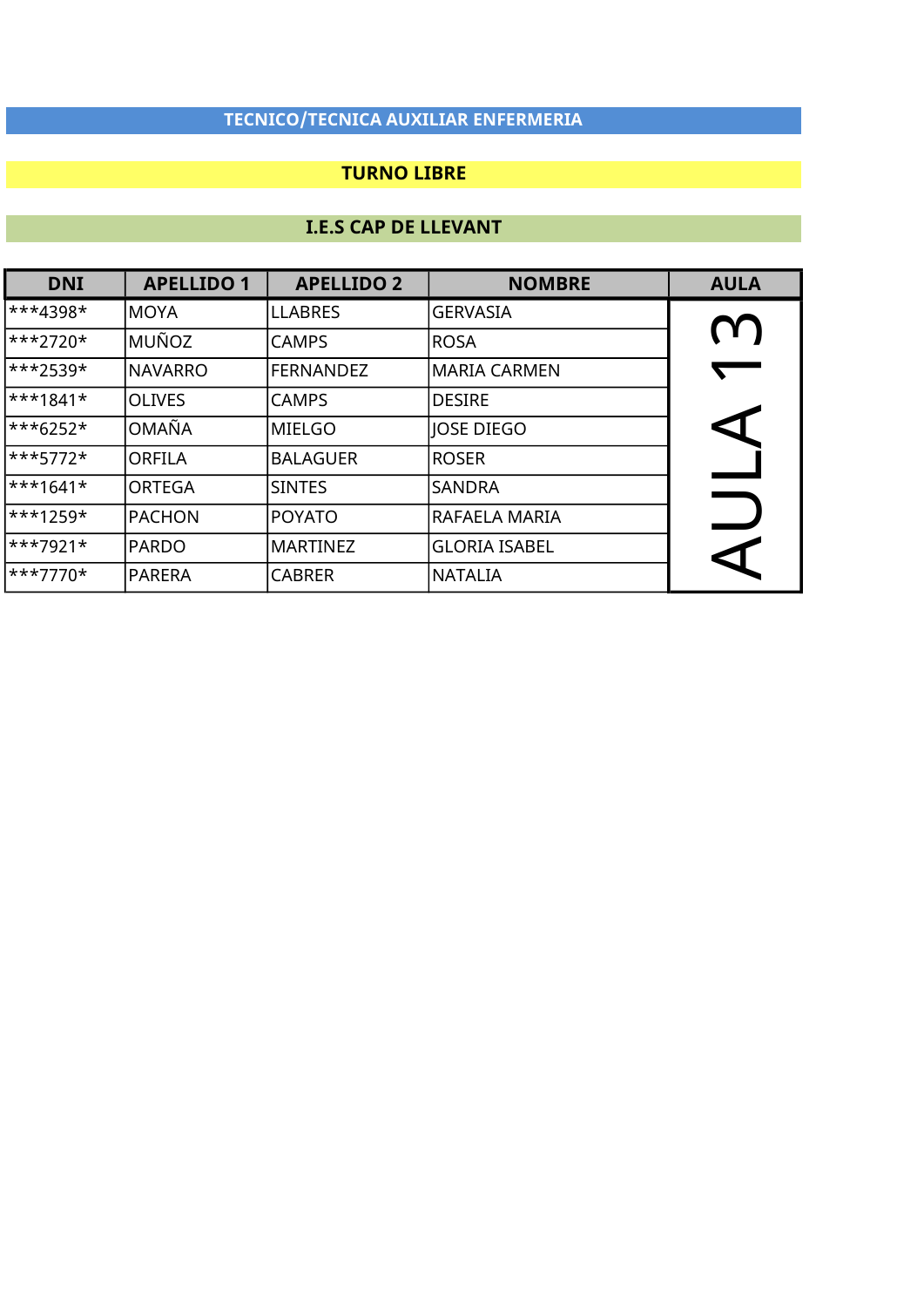### TURNO LIBRE

| <b>DNI</b> | <b>APELLIDO 1</b> | <b>APELLIDO 2</b> | <b>NOMBRE</b>    | <b>AULA</b>          |
|------------|-------------------|-------------------|------------------|----------------------|
| ***9648*   | <b>PASCUCHI</b>   | <b>BARDIA</b>     | <b>MONICA</b>    |                      |
| ***9845*   | <b>PEDROSA</b>    | <b>MORENO</b>     | MARIA JOSE       |                      |
| $***5447*$ | <b>PIRIS</b>      | <b>BENEJAM</b>    | MIRIAM           |                      |
| $***4705*$ | <b>PIRIS</b>      | <b>CARRERAS</b>   | <b>FRANCISCA</b> |                      |
| ***3879*   | <b>PLAZA</b>      | <b>VICO</b>       | IRIS             |                      |
| $***6627*$ | <b>PONCIANO</b>   | <b>BOVER</b>      | ANA MARIA        |                      |
| ***8843*   | <b>PONS</b>       | <b>CORDON</b>     | <b>ANDREA</b>    |                      |
| $***3511*$ | <b>PONS</b>       | <b>LUCAS</b>      | DUNA             |                      |
| $***0452*$ | <b>PONS</b>       | MOLINA            | <b>SUSANA</b>    | $\blacktriangleleft$ |
| ***7709*   | <b>PONS</b>       | <b>ORFILA</b>     | MARGARITA        |                      |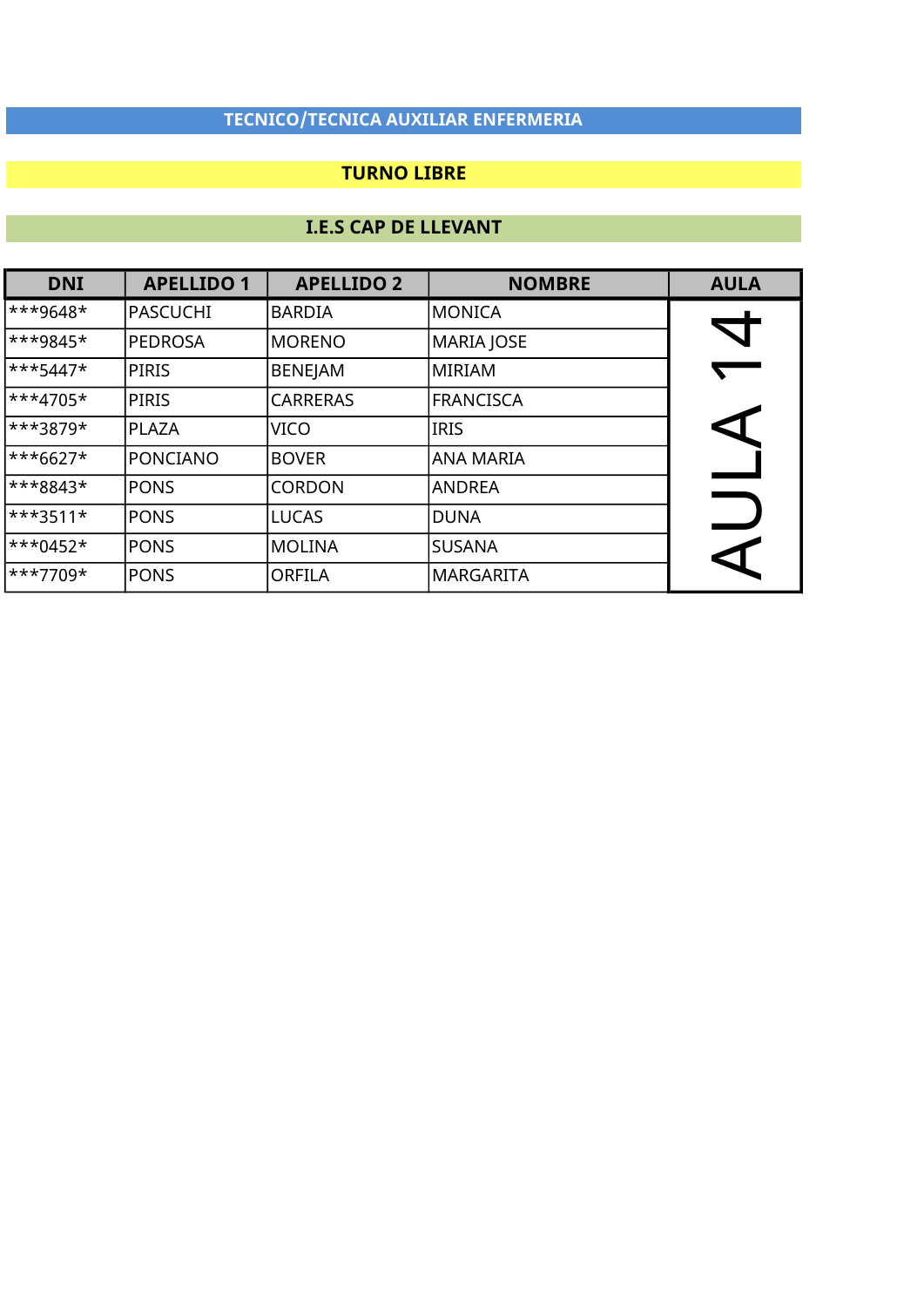### TURNO LIBRE

| <b>DNI</b>          | <b>APELLIDO 1</b> | <b>APELLIDO 2</b> | <b>NOMBRE</b>    | <b>AULA</b>          |
|---------------------|-------------------|-------------------|------------------|----------------------|
| ***8965*            | <b>PONS</b>       | PINTO             | MARIOLA          |                      |
| ***3660*            | <b>PONS</b>       | <b>PONS</b>       | <b>ANNA</b>      | LŊ                   |
| <sup>***3361*</sup> | <b>PONS</b>       | <b>PONS</b>       | MONICA REYES     | $\sqrt{2}$           |
| $**4647*$           | <b>PONS</b>       | <b>PONS</b>       | <b>FEDERICO</b>  |                      |
| $***0341*$          | <b>PONS</b>       | <b>PONS</b>       | lMARGARITA       | $\blacktriangleleft$ |
| ***0821*            | <b>PONS</b>       | <b>SINTES</b>     | <b>NOEMI</b>     |                      |
| ***8963*            | <b>PONS</b>       | <b>SINTES</b>     | <b>IMERCEDES</b> |                      |
| ***2712*            | <b>PONS</b>       | <b>TENDERO</b>    | <b>ANDREA</b>    |                      |
| ***5102*            | <b>PONS</b>       | <b>VELASCO</b>    | NAOMI            | K                    |
| $***6318*$          | <b>PREVI</b>      | <b>FEBRER</b>     | <b>AUBA</b>      |                      |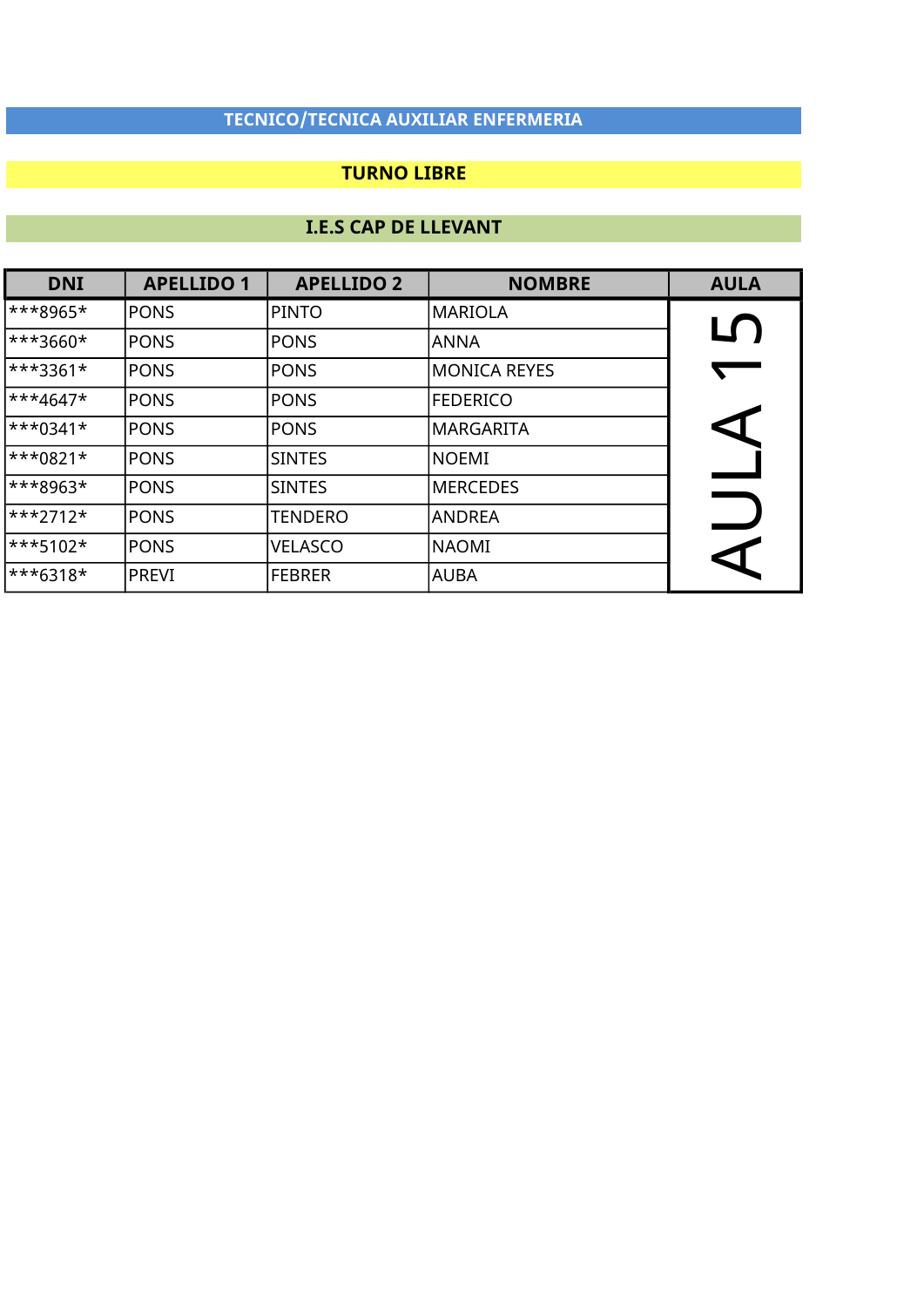### TURNO LIBRE

| <b>DNI</b> | <b>APELLIDO 1</b> | <b>APELLIDO 2</b> | <b>NOMBRE</b>          | <b>AULA</b>    |
|------------|-------------------|-------------------|------------------------|----------------|
| $***9416*$ | RABEL             | <b>SANCHO</b>     | <b>BEATRIZ</b>         |                |
| $***0706*$ | <b>RAMOS</b>      | <b>PASCUAL</b>    | <b>IUDIT</b>           | $\overline{O}$ |
| $***0270*$ | <b>RAPOSO</b>     | <b>CARRERAS</b>   | <b>MARIA JESUS</b>     |                |
| $***0920*$ | <b>RECASENS</b>   | <b>GONZALEZ</b>   | <b>MARTA</b>           |                |
| $***9181*$ | <b>RICO</b>       | <b>FLORES</b>     | <b>FRANCISCA</b>       |                |
| $***3107*$ | RODRIGUEZ         | <b>DAGA</b>       | <b>MARIA LUISA</b>     |                |
| ***2030*   | RODRIGUEZ         | <b>PASTOR</b>     | YAIZA                  |                |
| $***9747*$ | RODRIGUEZ         | <b>SALORD</b>     | <b>TERESA MARIA</b>    |                |
| $***2097*$ | <b>ROLDAN</b>     | <b>ROMAN</b>      | <b>ENCARNACION</b>     |                |
| $***2646*$ | <b>ROLDAN</b>     | <b>ROMAN</b>      | <b>ANA MARIA</b>       |                |
| $***7439*$ | <b>ROMERO</b>     | <b>ALVAREZ</b>    | <b>CONSUELO EDITHA</b> |                |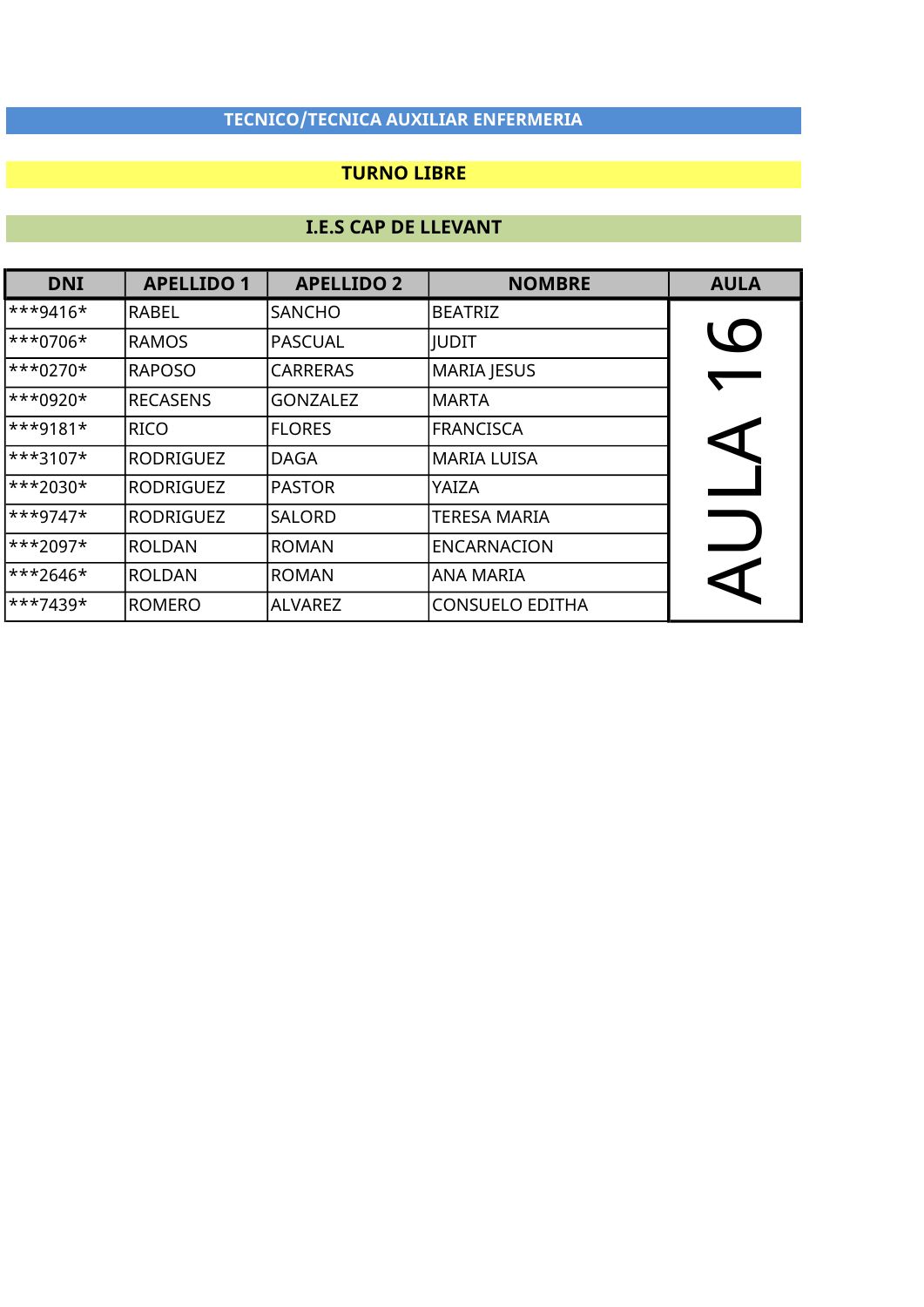### TURNO LIBRE

| <b>DNI</b>           | <b>APELLIDO 1</b> | <b>APELLIDO 2</b>  | <b>NOMBRE</b>        | <b>AULA</b>          |
|----------------------|-------------------|--------------------|----------------------|----------------------|
| ***1643*             | <b>ROMERO</b>     | <b>CASTILLEJOS</b> | <b>LIDIA</b>         |                      |
| ***7348*             | <b>RUIZ</b>       | <b>ECHEVERRY</b>   | <b>SANDRA MILENA</b> |                      |
| $***7365*$           | SALDAÑA           | ANGLADA            | MARTA                |                      |
| ***6687*             | <b>SALORD</b>     | <b>MARQUES</b>     | MARIA ISABEL         |                      |
| ***5360*             | <b>SANCHEZ</b>    | <b>BOSCH</b>       | <b>ESMERALDA</b>     | $\blacktriangleleft$ |
| ***3328*             | <b>SANCHEZ</b>    | <b>FERNANDEZ</b>   | <b>JESICA</b>        |                      |
| <sup>***9944</sup> * | <b>SANCHEZ</b>    | <b>HARO</b>        | <b>EDUARD</b>        |                      |
| ***7288*             | <b>SANCHEZ</b>    | <b>URBANO</b>      | MARIA ANGELES        |                      |
| $***6579*$           | <b>SANCHEZ</b>    | <b>VIRDOSOLA</b>   | <b>SILVIA</b>        | ↸                    |
| $\ast\ast\ast$ 2814* | SANO              | POLANCO            | MELBA ELISA          |                      |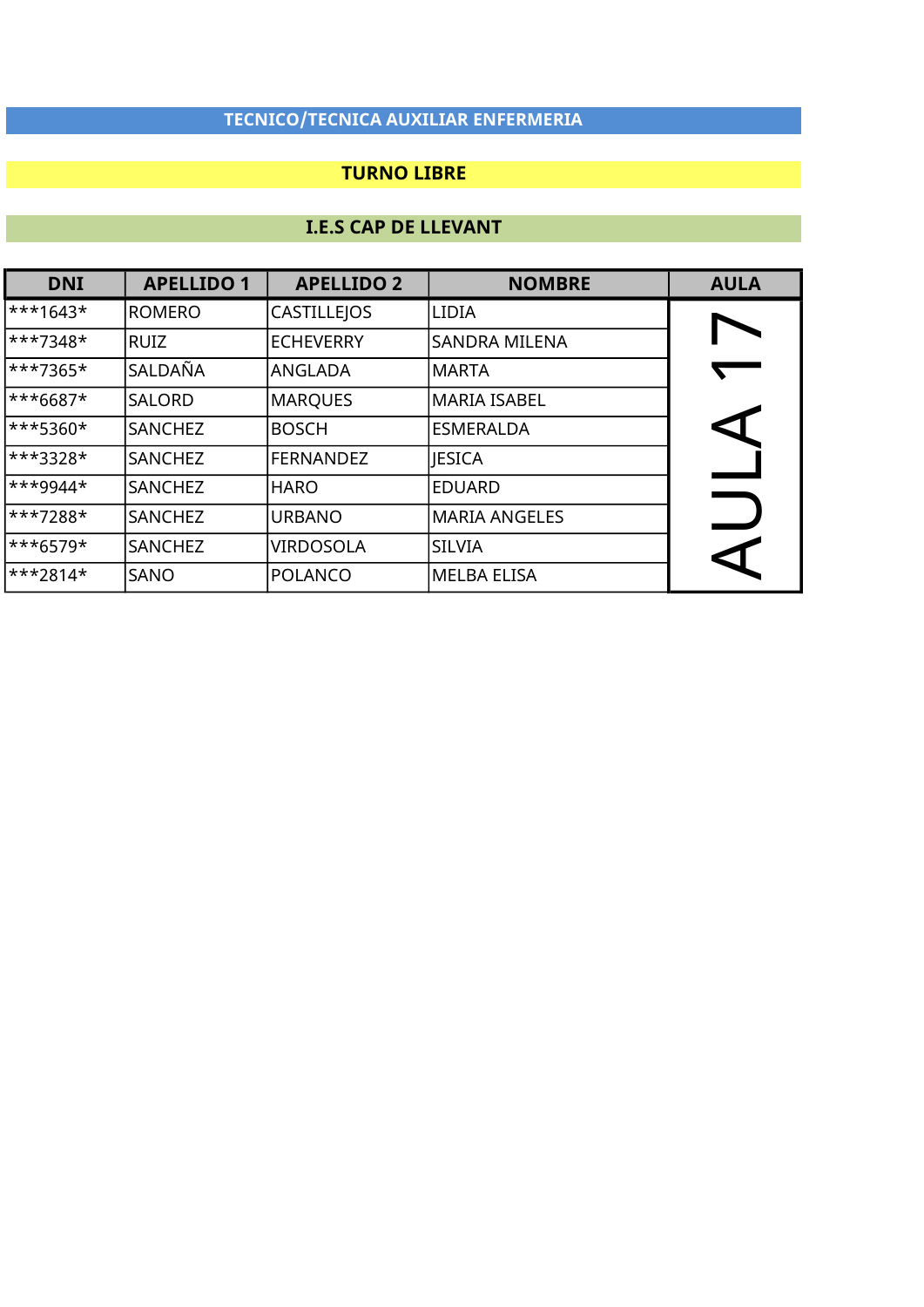### TURNO LIBRE

| <b>DNI</b>              | <b>APELLIDO 1</b> | <b>APELLIDO 2</b> | <b>NOMBRE</b>           | <b>AULA</b> |
|-------------------------|-------------------|-------------------|-------------------------|-------------|
| $\ast\ast\ast$ 5218*    | SANZ              | MARTINEZ          | SONIA                   |             |
| ***2769*                | <b>SEGUI</b>      | <b>MOMPEAN</b>    | <b>GIBET</b>            | $\infty$    |
| $ ***3535*$             | <b>SEGUI</b>      | <b>ORFILA</b>     | JOANA CARME             |             |
| $\ast\ast\ast3775\ast$  | <b>SEGUI</b>      | PALLISER          | MARGARITA               |             |
| $\ast\ast\ast 8497\ast$ | <b>SEGUI</b>      | <b>PONS</b>       | lMAGDALENA              | KI          |
| $\ast\ast\ast 4914\ast$ | <b>SERRANO</b>    | <b>HERNANDEZ</b>  | <b>MARIA DEL CARMEN</b> |             |
| $\ast\ast\ast$ 1731*    | <b>SILVAR</b>     | <b>FERNANDEZ</b>  | MARIA ANTONIA           |             |
| ***8462*                | <b>SINTES</b>     | <b>ALARCON</b>    | SONIA                   |             |
| $\ast\ast\ast 6164\ast$ | <b>SINTES</b>     | <b>HERNANDEZ</b>  | <b>CAROLINA</b>         | ς           |
| $\ast\ast\ast0927\ast$  | <b>SINTES</b>     | <b>IMENEZ</b>     | <b>AGUEDA CRISTINA</b>  |             |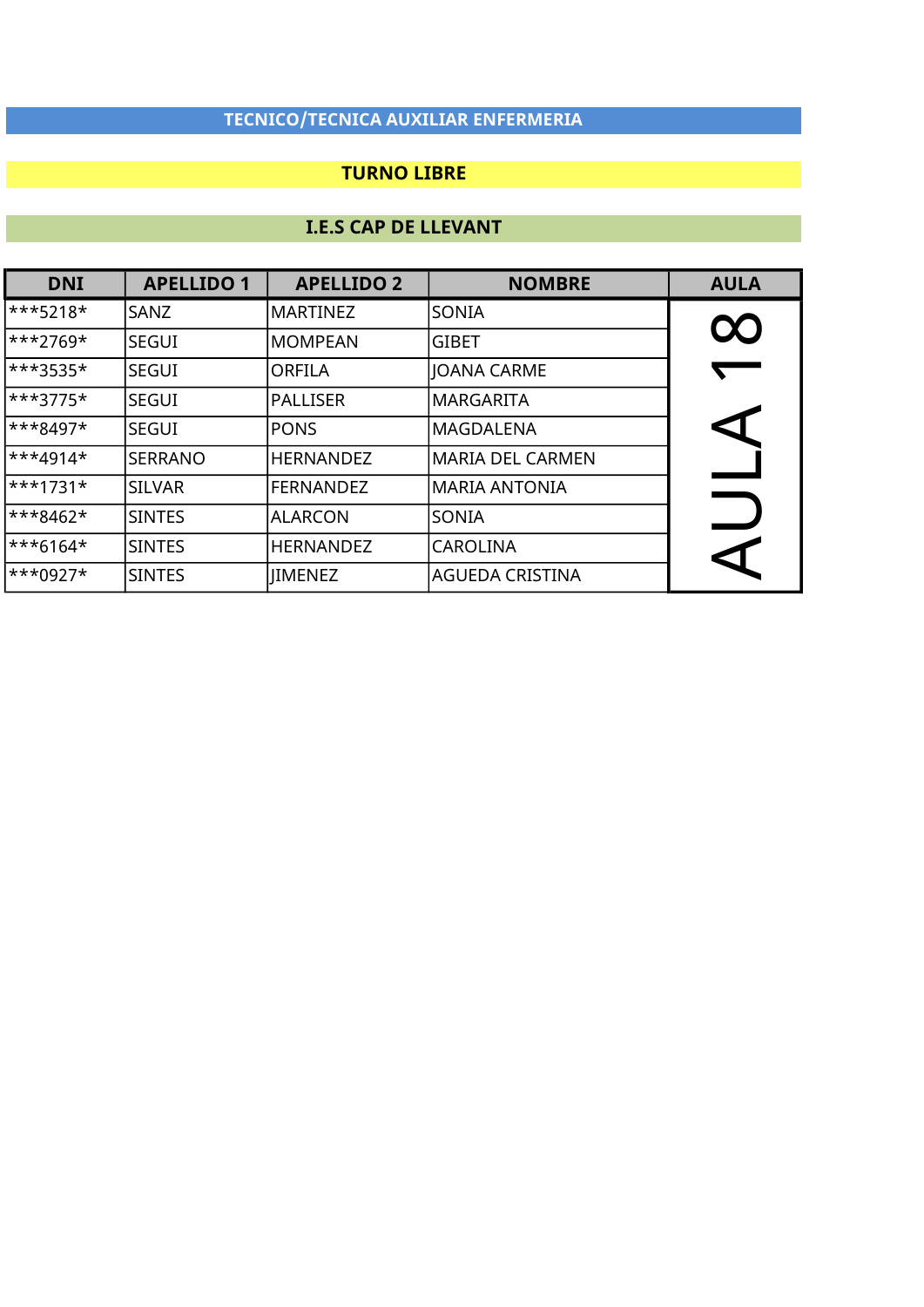### TURNO LIBRE

| <b>DNI</b>              | <b>APELLIDO 1</b> | <b>APELLIDO 2</b>      | <b>NOMBRE</b>           | <b>AULA</b>          |
|-------------------------|-------------------|------------------------|-------------------------|----------------------|
| ***7680*                | <b>SUSIERRA</b>   | <b>GUILLEM</b>         | <b>VICENTA VICTORIA</b> |                      |
| $\ast\ast\ast 8261\ast$ | <b>TARRIAS</b>    | <b>GARCIA-CALABRES</b> | MARIA ENCARNACION       | U I                  |
| ***1865*                | <b>TASCON</b>     | RIÑON                  | MARTA                   |                      |
| ***9554*                | <b>TELLADO</b>    | <b>CARR</b>            | <b>JO-ANN</b>           |                      |
| ***3569*                | <b>TENDERO</b>    | <b>LOPEZ</b>           | PIEDAD                  |                      |
| $\ast\ast\ast0422\ast$  | <b>TOMAS</b>      | <b>SERRA</b>           | <b>ISABEL</b>           |                      |
| ***8679*                | <b>TORRES</b>     | <b>ARIAS</b>           | <b>ZAIDA MARIA</b>      |                      |
| <sup>***4451*</sup>     | <b>TORRES</b>     | <b>RIBOT</b>           | <b>MARIA ANGELES</b>    |                      |
| $\ast\ast\ast$ 2577*    | <b>TRIGUERO</b>   | POCH                   | <b>PATRICIA</b>         | $\blacktriangleleft$ |
| $\ast\ast\ast7517\ast$  | <b>TRUYOL</b>     | <b>OLIVES</b>          | ANTONIA                 |                      |